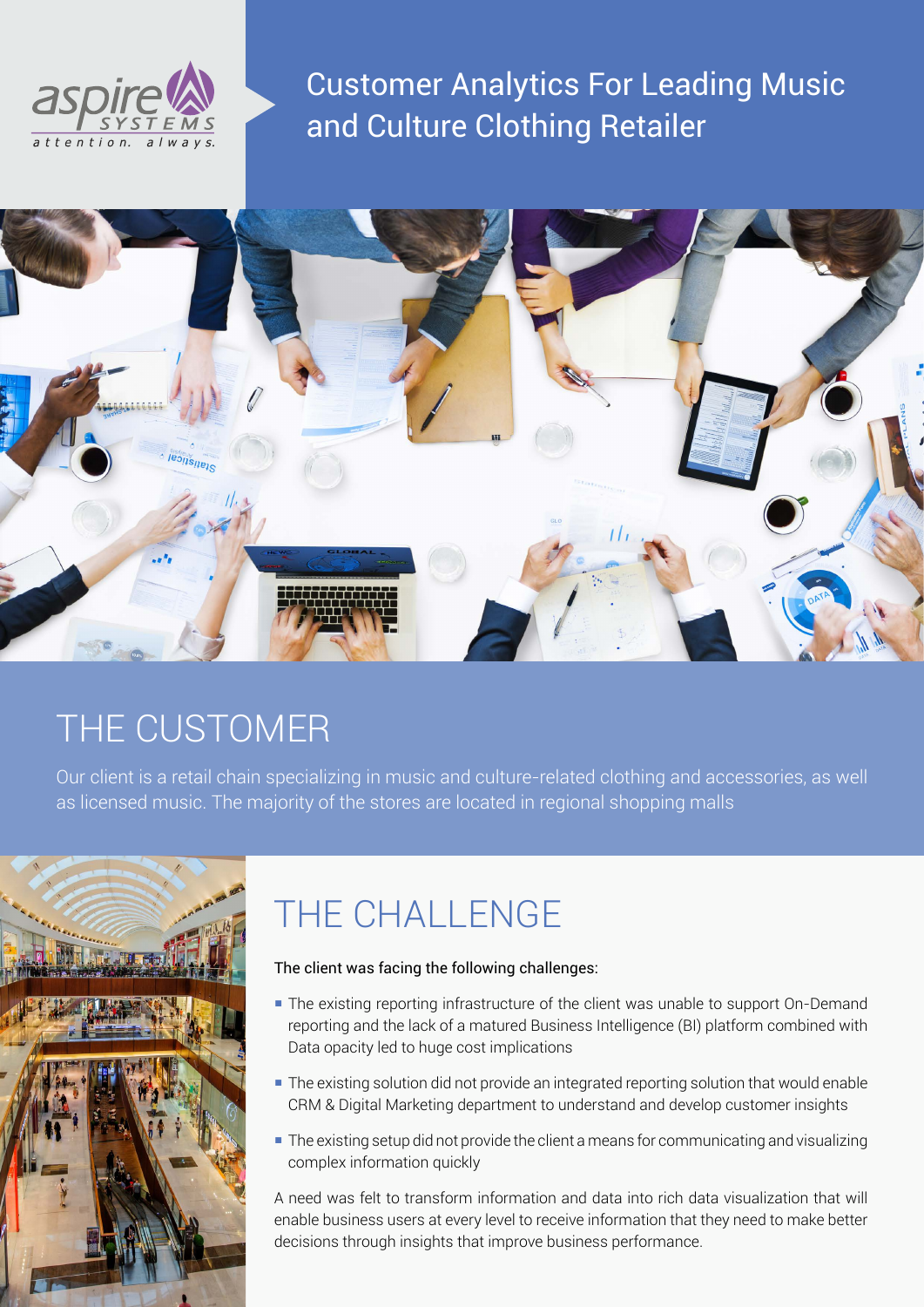# OUR SOLUTION

- Improved Productivity & Reduced TCO with Cloud BI: Aspire proposed the use of a **cloud based BI platform** that would fulfill the clients expectations and at the same time does not involve huge capital expenses in terms of BI software licenses. This would enable the client to increase or reduce the user licenses based on usage needs.
- **Interactive & Engaging Business Insights:** 
	- Designed and developed individual department specific **data marts** for the client.
	- Created a **meta data layer** that enabled end users to create ad-hoc reports on-demand.
	- Designed and developed an Extract, Transformation, and Load (ETL) framework that provides for periodically extract, transform the source data using business rules, and integrate data from diverse data sources into time-variant databases that can be used for query & reporting.



- **Some of the key reports developed as part of the solution:**
	- Attrition and Migration Report Helps to understand customer ranking movement which is based on sales metrics for a defined time period.
	- Recency, Frequency and Monetary Report Enables identifying, categorizing and quantifying customers into segments based on various user-defined or selected criteria which can then be used as the target segment for promoting new campaigns. Some of the key data points used for defining the criteria to identify the target segment were:















Location UDA(s) # of Orders (Frequency)

\$ Spend (Monetary)

Recency (Days)

- $\bullet$  Web Sales Report Provides a weekly recap of sales across brands that happened using the ecommerce site split down by:
	- $\checkmark$  Sales by state and city, zip and aggregated by WTD, MTD, QTD, YTD
	- $\checkmark$  Number of orders are from repeat customers
- Metric-intelligent diagrams were created to accelerate decision-making by bringing more information to the forefront where users can hover over a metric to additional context information